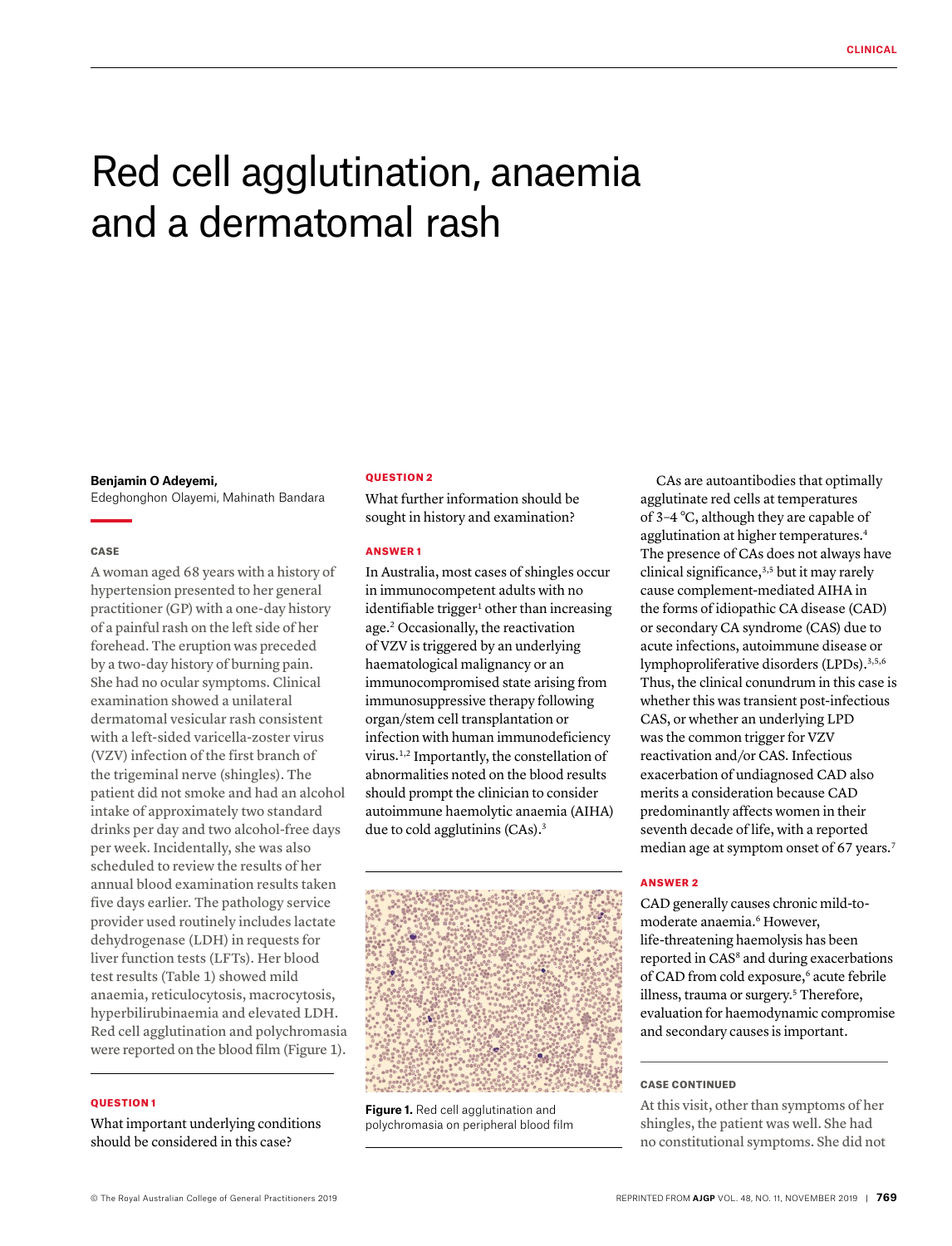have any hair loss, rashes, mucosal ulcers, joint pains, acrocyanosis or cold-induced symptoms. She was haemodynamically stable with no palpable lymphadenopathy and no hepatosplenomegaly.

#### QUESTION 3

What further tests should be considered in this case?

#### ANSWER 3

Diagnosis of typical herpes zoster can be made on clinical grounds.<sup>2,9</sup> However, diagnosis of CAD requires evidence of chronic haemolysis, CA titre ≥64 at 4 °C and a positive direct antiglobulin test (DAT) for anti-C3 with negative

anti-immunoglobulin G (anti-IgG).4,5,10 Evaluation for secondary causes<sup>5</sup> is also recommended, especially in adults >60 years of age.3

## CASE CONTINUED

In consultation with haematologists, investigations for multiple myeloma, autoimmune and haemolytic screens, peripheral blood surface markers, haematinic profile, DAT and CA titre were requested. Serial full blood examination (FBE) and LFTs were requested to track ongoing haemolysis.

The patient's DAT was positive for anti-C3 and negative for anti-IgG. She had a positive CA (anti-I specific) titre

of 64 at 4 °C. No immunophenotypic abnormality was detected on cell surface markers. The antinuclear antibody screen was negative. Her serum protein electrophoresis, iron status, vitamin B12 and folate levels were normal.

Follow-up results showed normalisation of CA titre, haemoglobin, platelet count and LDH but persistent red cell agglutination beyond three months (Table 1). This prompted a review of her previous blood results, which showed reports of red cell agglutination but normal FBE indices and no evidence of haemolysis over the preceding four years. This suggests pre-existing but benign CA, with the transient haemolysis being most likely triggered by an intercurrent

## **Table 1. Results of serial full blood examination, renal function test, liver function tests and cold agglutinin titre**

|                                                                                    | One<br>year<br>prior | At<br>presentation | <b>Two</b><br>weeks<br>later | <b>Three</b><br>weeks<br>later | <b>Four</b><br>weeks<br>later | <b>Three</b><br>months<br>later | <b>Four</b><br>months<br>later |
|------------------------------------------------------------------------------------|----------------------|--------------------|------------------------------|--------------------------------|-------------------------------|---------------------------------|--------------------------------|
| Haemoglobin (g/L; ref. 110-160 g/L)                                                | 120                  | 100                | 106                          | N/A                            | 107                           | 110                             | 114                            |
| Red cell count (10 <sup>12</sup> /L;<br>ref. 3.7-5.4 $\times$ 10 <sup>12</sup> /L) | 3.8                  | 3.1                | 3.2                          | N/A                            | 3.4                           | 3.4                             | 3.6                            |
| Reticulocyte count (10 <sup>9</sup> /L;<br>ref. 25-120 × 10 <sup>9</sup> /L)       | N/A                  | 211                | N/A                          | 191                            | 149                           | N/A                             | 161                            |
| Mean corpuscular volume<br>(fL; ref. 80-100 fL)                                    | 91                   | 101                | 96                           | N/A                            | 103                           | 100                             | 100                            |
| White cell count (10 <sup>9</sup> /L;<br>ref. 4.0-11.0 × 10 <sup>9</sup> /L)       | 8.4                  | 7.4                | 11                           | N/A                            | 8.4                           | 9.8                             | 8.6                            |
| Platelet (10 <sup>9</sup> /L; ref. 150-450 x 10 <sup>9</sup> /L)                   | 410                  | 426                | 465                          | N/A                            | 390                           | 403                             | 397                            |
| Lactate dehydrogenase<br>(U/L; ref. 120-250 U/L)                                   | 205                  | 254                | 260                          | N/A                            | N/A                           | 221                             | 218                            |
| Total bilirubin (umol/L; ref. <16 umol/L)                                          | 12                   | 26                 | 40                           | 27                             | 37                            | 25                              | 38                             |
| CA titre (°C; ref. 4 °C)                                                           | N/A                  | N/A                | N/A                          | 64                             | <32                           | N/A                             | N/A                            |
| Red cell agglutination on blood film                                               | Present              | Present            | Present                      | Present                        | Present                       | Present                         | Present                        |
| Sodium (mmol/L; ref. 135-145 mmol/L)                                               | N/A                  | 136                | N/A                          | N/A                            | N/A                           | N/A                             | N/A                            |
| Potassium (mmol/L;<br>ref. 3.5-5.5 mmol/L)                                         | N/A                  | 4.3                | N/A                          | N/A                            | N/A                           | N/A                             | N/A                            |
| Urea (mmol/L; ref. 3.0-8.5 mmol/L)                                                 | N/A                  | 4.3                | N/A                          | N/A                            | N/A                           | N/A                             | N/A                            |
| Creatinine (umol/L; ref. 45-85 µmol/L)                                             | N/A                  | 48                 | N/A                          | N/A                            | N/A                           | N/A                             | N/A                            |
| CA, cold agglutinin; N/A, not available; ref, reference                            |                      |                    |                              |                                |                               |                                 |                                |